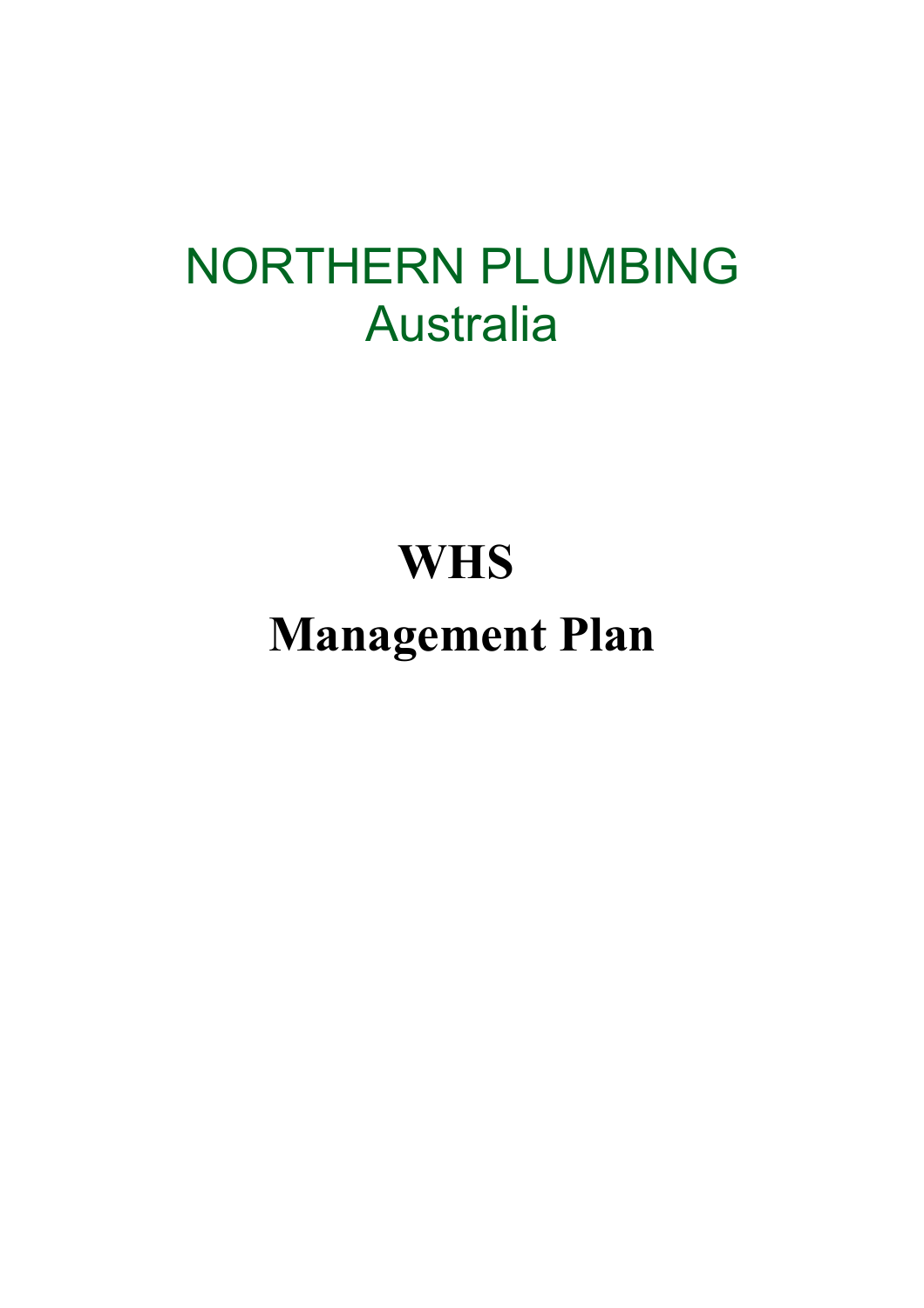## TABLE OF CONTENTS

| 1.1                                                 |
|-----------------------------------------------------|
| 1.2                                                 |
| 1.3                                                 |
|                                                     |
|                                                     |
| 2.1 (insert company name) 2.1 (insert company name) |
|                                                     |
|                                                     |
|                                                     |
|                                                     |
|                                                     |
|                                                     |
|                                                     |
|                                                     |
| 3.5                                                 |
|                                                     |
|                                                     |
| 4.2                                                 |
|                                                     |
|                                                     |
|                                                     |
|                                                     |
|                                                     |
| 6.1                                                 |
| 6.2                                                 |
| 6.3                                                 |
| 6.4                                                 |
| 6.5                                                 |
|                                                     |
|                                                     |
| 7.1                                                 |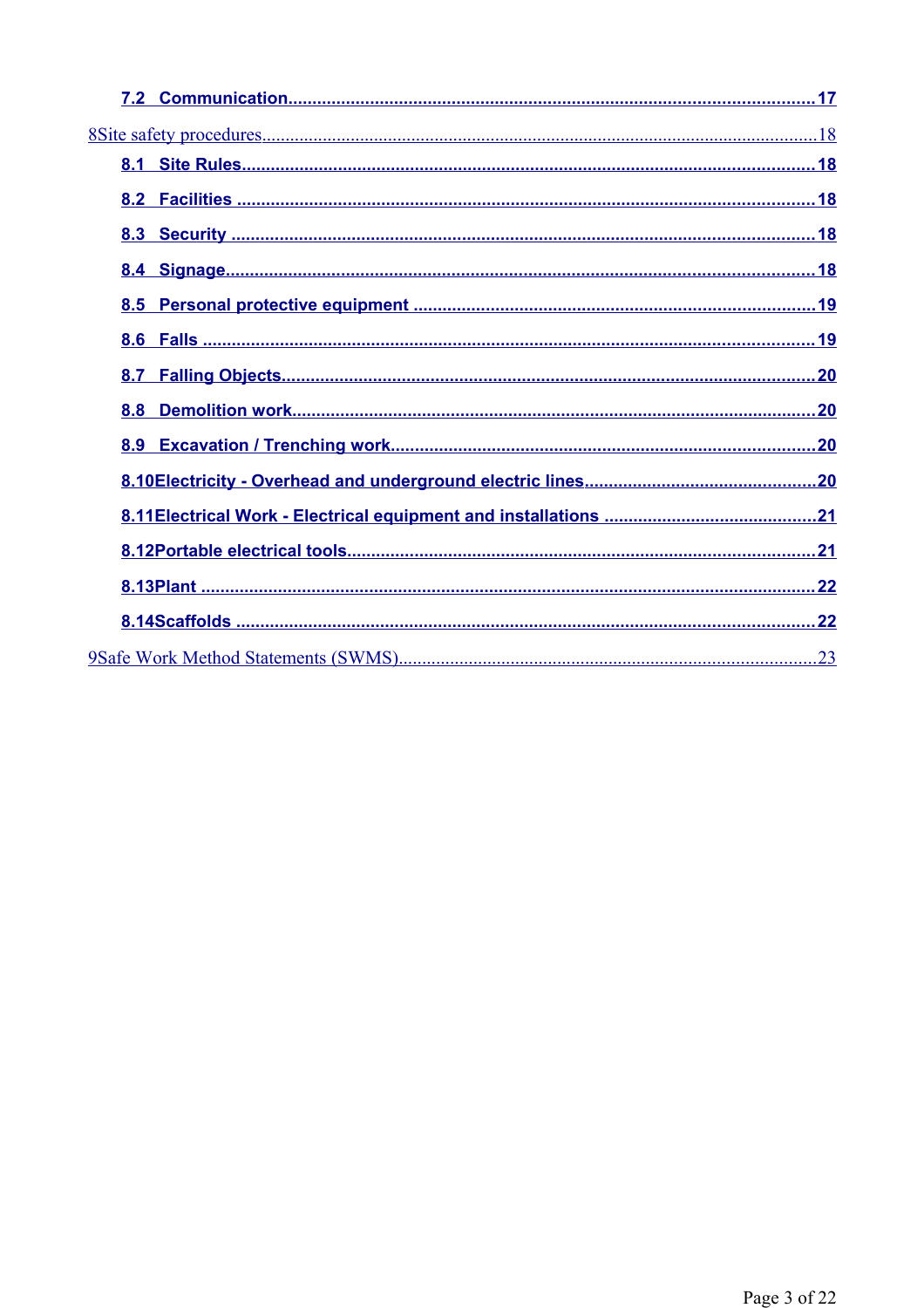## <span id="page-3-0"></span>1 PROJECT INFORMATION

#### <span id="page-3-3"></span>1.1 MANAGEMENT AND REVIEW

This Work Health & Safety Management Plan (WHSMP) has been developed to outline Northern Plumbing Australia approach to safely managing Construction Work at the

In accordance with Work Health & Safety Regulation 2011 – Section 309, Northern plumbing Australia shall:

make this plan available to all workers and contractors on this project and ensure they have the opportunity to read, understand, clarify and ask questions

keep a copy of the WHSMP readily available for the duration of the project

review this plan regularly throughout this project and make any revisions known to those working on the project

| <b>Business name:</b>             | R J Edwards PTY LTD              |  |  |
|-----------------------------------|----------------------------------|--|--|
| <b>Address:</b>                   | 47 Thomas St Edgeworth           |  |  |
| <b>Contact person:</b>            | Russell Edwards                  |  |  |
| Work phone:                       | 1300232300 / 0421384338          |  |  |
|                                   |                                  |  |  |
| Fax:                              |                                  |  |  |
| Email:                            | info@northernplumbingaust.com.au |  |  |
| ABN:                              | 17135421242                      |  |  |
| <b>Contract number:</b>           |                                  |  |  |
| <b>Project Manager</b><br>(name): |                                  |  |  |
| signature:                        |                                  |  |  |

#### <span id="page-3-2"></span>1.2 NORTHERN PLUMBING AUSTRALIA DETAILS

#### <span id="page-3-1"></span>1.3 DETAILS OF PERSONS AT WORKPLACE WITH WHS RESPONSIBILITIES

| <b>Name</b> | <b>Position</b>              | <b>WHS responsibilities</b>                                                                | <b>Phone</b><br><b>Number</b> |
|-------------|------------------------------|--------------------------------------------------------------------------------------------|-------------------------------|
|             | Project Officer /<br>Manager | Person with Management Control<br>(PWMC) of a workplace.                                   |                               |
|             |                              | Consultation and implementation of this<br>WHSMP with other PCBU duty holders              |                               |
|             |                              | <b>Statutory Notification of workplace</b><br>incidents to the Regulator - Safework<br>SA. |                               |
|             |                              | Records management                                                                         |                               |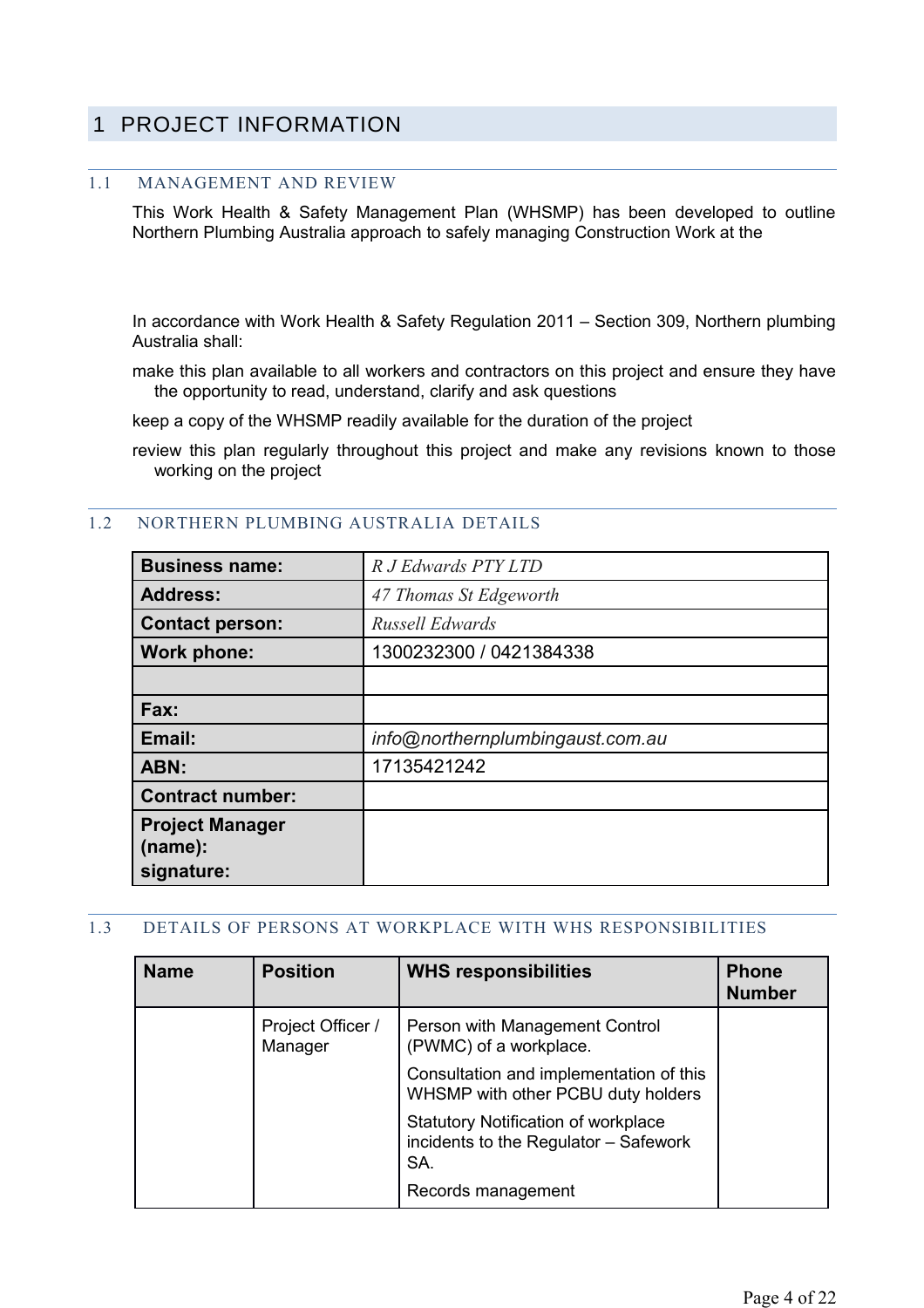| <b>WHS Officer</b><br>(Practitioner /<br>Advisor) | Implementation, maintenance and<br>monitoring of project WHS<br>requirements and activities. |  |
|---------------------------------------------------|----------------------------------------------------------------------------------------------|--|
| First Aid Officer                                 | Access and provision of First Aid<br><b>Administering First Aid</b>                          |  |
| Fire Warden                                       | Assists in site emergency evacuations<br>and first response activities                       |  |
| Health & Safety<br>Representative<br>(HSR)        | Employee workgroup safety<br>representative                                                  |  |
| Workgroup                                         | Duty to communicate and coordinate<br>safe work activities.                                  |  |

## <span id="page-4-0"></span>1.4 SCOPE OF WORK

| Name of project:                       |  |
|----------------------------------------|--|
| <b>Address location of</b><br>project: |  |
| <b>Project start date:</b>             |  |
| <b>Project target finish date:</b>     |  |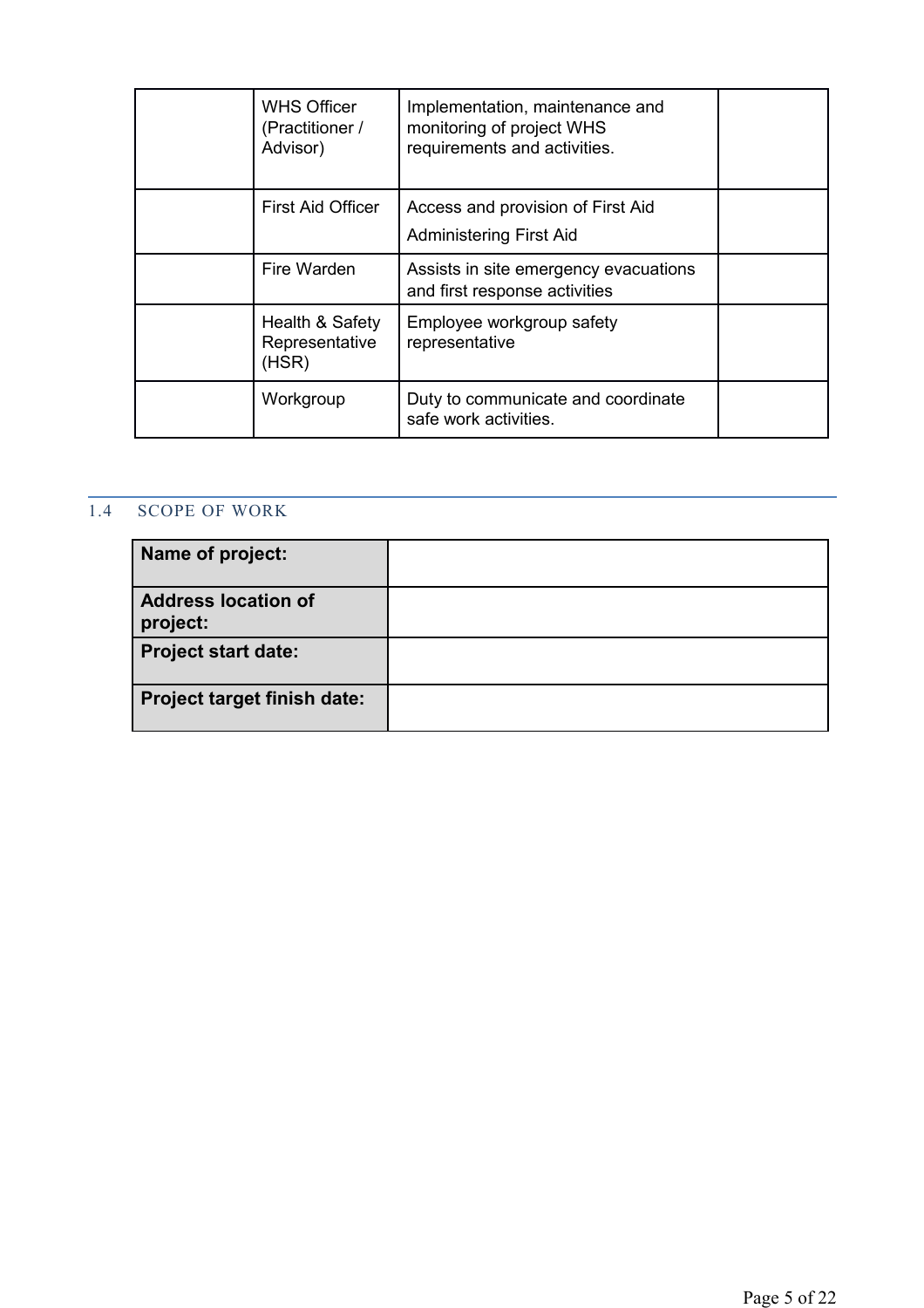## <span id="page-5-2"></span>2 ROLES AND RESPONSIBILITIES

#### <span id="page-5-1"></span>2.1 *NORTHERN PLUMBING AUSTRALIA*

Northern Plumbing Australia is responsible for:

As the **Principle Contractor –**is the person with management control (PWMC) of all project construction work activities at the worksite/workplace. preparing, updating and implementing this WHSMP, including all associated procedures identifying and observing all legal WHS requirements ensuring that all works are conducted in a manner without risk to workers planning to do all work safely participating in the planning and design stages of work scope identifying WHS training required for an activity ensuring workers undertake identified WHS training communicating and consulting with workers and subcontractors making reasonable efforts to obtain, review and comment upon subcontractor risk assessments, training and SWMS prior to commencement of relevant works investigating hazard reports and ensuring that corrective actions are undertaken assisting in rehabilitation and return to work initiatives

dispute resolution

#### <span id="page-5-0"></span>2.2 CONTRACTORS / SUB CONTRACTORS

Contractors and sub-contractors who are engaged for this project are responsible for:

complying with any direction given to them by the principal contractor

fulfilling the duties of PCBU for their own operations

identifying all high risk construction work associated with their activities and ensuring safe work method statements are developed and implemented

complying with the duties as listed under 'Workers' (see 2.3)

following all safety policies and procedures and site rules

complying with this WHSMP

- undertaking site-specific induction before starting work and signing off that they have completed this induction
- ensuring the workers they engage undertake site specific induction before starting work and signing off that they have completed this induction
- ensuring they have the correct tools and equipment and these are in a serviceable condition for the task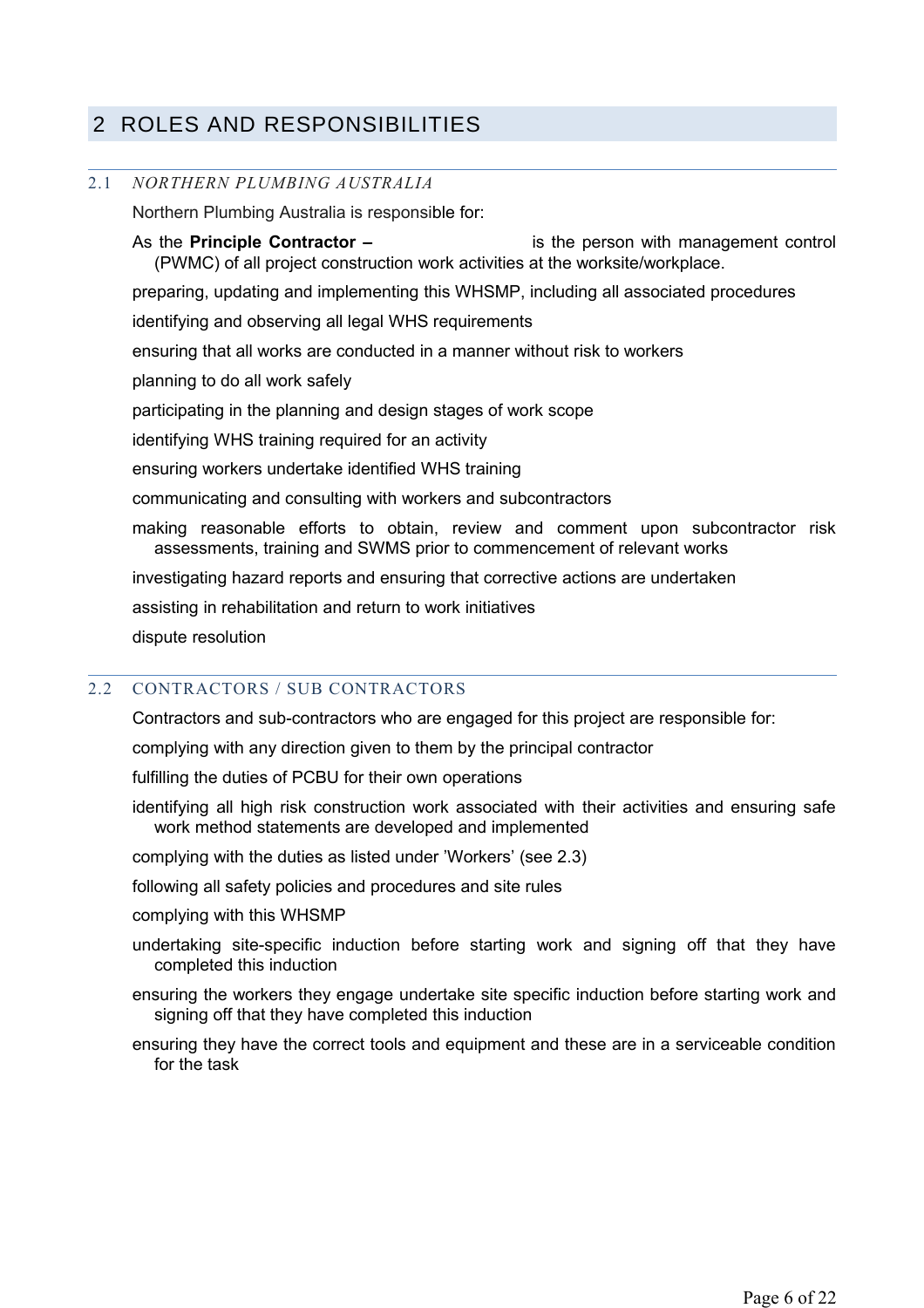#### 2.3 WORKERS

<span id="page-6-1"></span>All workers on this project, including those employed by contractors and sub-contractors, are responsible for:

taking reasonable care of their own health and safety taking reasonable care that their conduct does not adversely affect others complying with WHS instructions provided by the PWMC of the workplace complying with any notified WHS policies or procedures

#### 2.4 PERSONS WITH SPECIFIC WHS ROLES AND RESPONSIBILITIES

<span id="page-6-0"></span>

| <b>Name</b> | <b>Position</b>                               | <b>WHS responsibilities</b>                                                                                                             | <b>Phone</b><br><b>Number</b> |
|-------------|-----------------------------------------------|-----------------------------------------------------------------------------------------------------------------------------------------|-------------------------------|
|             | Project<br>Officer /<br>Manager               | Represents Northern Plumbing Aust as<br>the PCBU and Person with Management<br>Control (PWMC) of the Project<br>workplace.              |                               |
|             |                                               | Consultation and implementation of this<br>WHSMP requirements with other PCBU<br>duty holders at the workplace                          |                               |
|             |                                               | Statutory Notification of workplace<br>incidents to the Regulator - Safework<br>SA.                                                     |                               |
|             |                                               | <b>WHSMP Records management</b>                                                                                                         |                               |
|             | <b>WHS</b><br>Practitioner /<br>Advisor       | Implementation, maintenance and<br>monitoring of project WHSMP<br>requirements and activities.                                          |                               |
|             | <b>First Aid</b><br>Officer                   | Access and provision of First Aid                                                                                                       |                               |
|             | Fire Warden                                   | Assists in site emergency evacuations<br>and first response activities                                                                  |                               |
|             | Health &<br>Safety<br>Representative<br>(HSR) | Employee workgroup safety<br>representative. Duty to consult, provide<br>information to workers and coordinate<br>safe work activities. |                               |
|             | Workgroup                                     | Duty to communicate and coordinate<br>safe work activities.                                                                             |                               |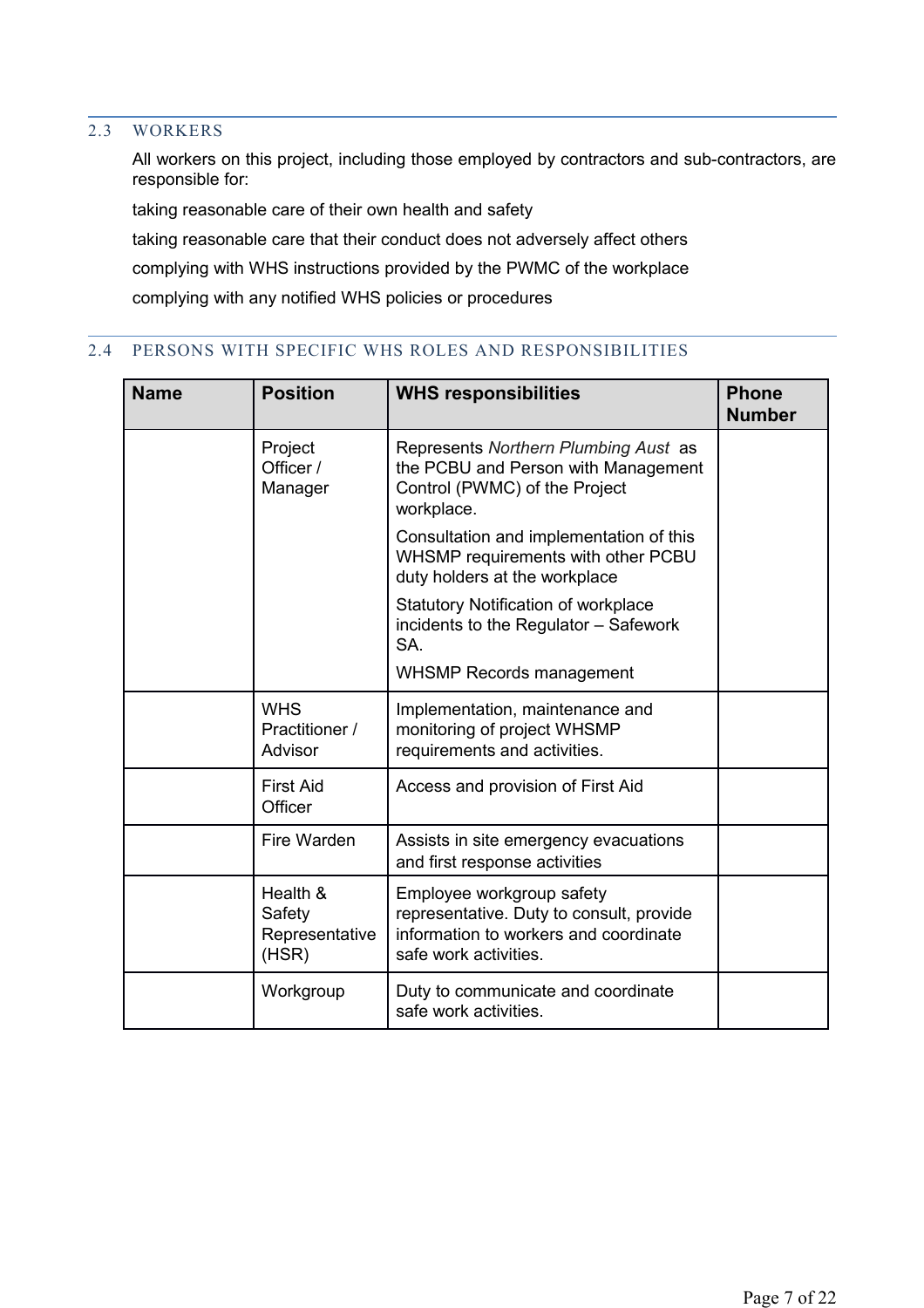## <span id="page-7-2"></span>3 REFERENCED WHS INFORMATION

### <span id="page-7-1"></span>3.1 LEGISLATION & COMPLIANCE

| <b>Relevant legislation</b>                                       | <b>Tick if</b><br>applicabl<br>е |
|-------------------------------------------------------------------|----------------------------------|
| Work Health & Safety Act 2012 www.safework.nsw.gov.au             |                                  |
| Work Health & Safety Regulations 2012 www.safework.nsw.gov.a      |                                  |
| Plumbing and draining code of practice www.fairtrading.nsw.gov.au |                                  |
|                                                                   |                                  |
|                                                                   |                                  |

#### <span id="page-7-0"></span>3.2 WHS CODES OF PRACTICE

| Relevant Codes of Practice <sup>1</sup>                    | <b>Tick if</b><br>applicabl<br>e |
|------------------------------------------------------------|----------------------------------|
| Abrasive blasting                                          |                                  |
| Confined spaces                                            |                                  |
| <b>Demolition work</b>                                     |                                  |
| <b>Excavation work</b>                                     |                                  |
| First aid in the workplace                                 |                                  |
| Hazardous manual tasks                                     |                                  |
| How to manage Work Health & Safety risks                   |                                  |
| How to safely manage and control asbestos in the workplace |                                  |
| How to safely remove asbestos                              |                                  |
| Labelling of workplace hazardous chemicals                 |                                  |
| Managing noise and preventing hearing loss at work         |                                  |
| Managing risks of plant in the workplace                   |                                  |
| Managing risks of hazardous chemicals in the workplace     |                                  |
| Managing electrical risks at the workplace                 |                                  |

<span id="page-7-4"></span><sup>1</sup>Note that these are the Codes of Practice applicable in South Australia from January 1st 2013, available online at [http://www.safework.nsw.gov.au/show\\_page.jsp?](#page-7-3)

<span id="page-7-3"></span>[id=5892#.U2LV0vmSw7s](#page-7-3) . It is the responsibility of the Principal Contractor to be aware of the latest available Codes.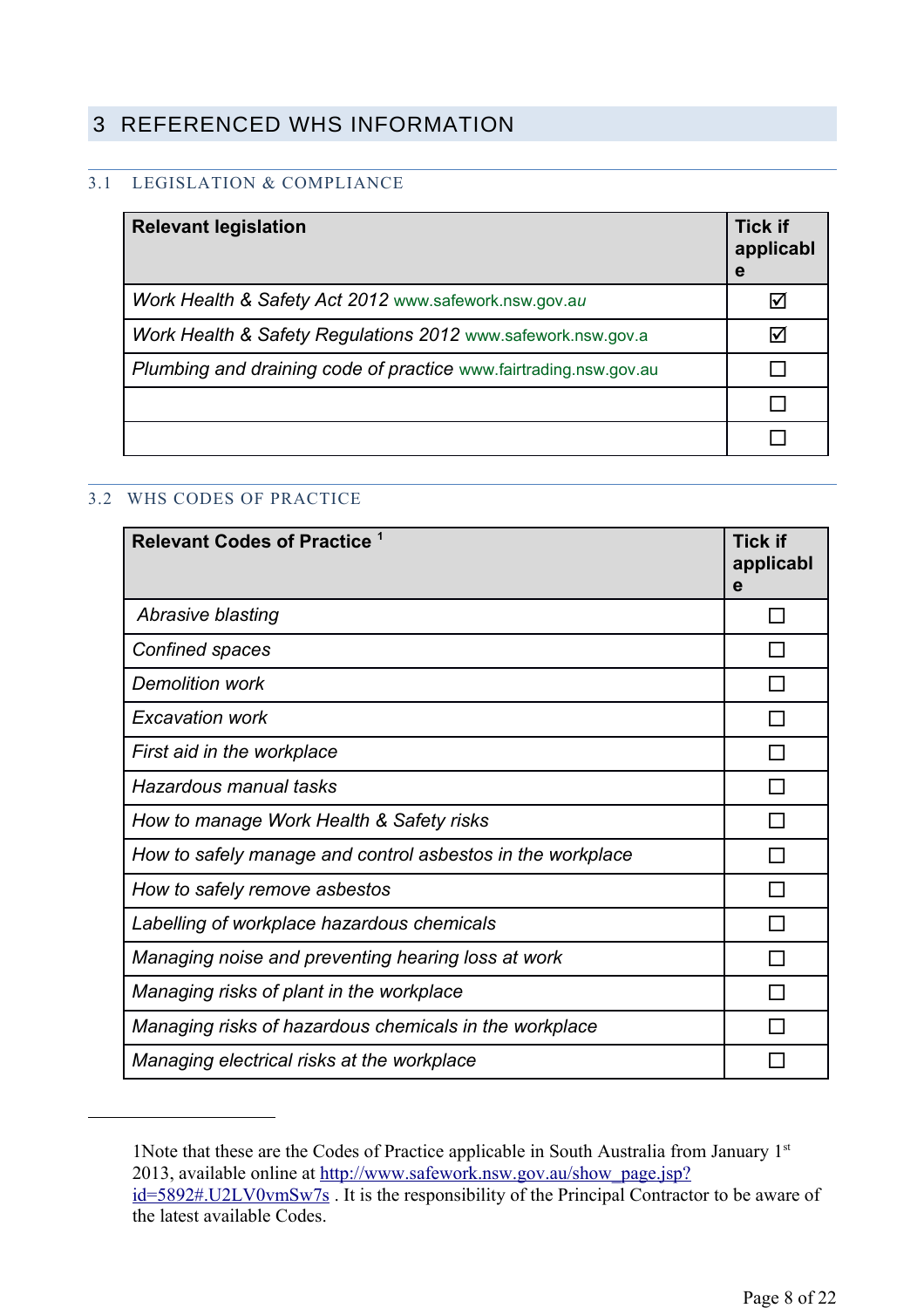| Managing the risks of falls in the workplace                    |  |
|-----------------------------------------------------------------|--|
| Managing the work environment and facilities                    |  |
| Preparation of Safety Data Sheets for hazardous chemicals       |  |
| Spray painting and powder coating                               |  |
| <b>Welding processes</b>                                        |  |
| Traffic management in workplaces                                |  |
| Work Health & Safety consultation, cooperation and coordination |  |
| FORMER CODES OF PRACTICE (STILL USEFUL REFERENCES)              |  |
| <b>Construction work</b>                                        |  |
| Safe design of structures                                       |  |

| Standards or other guidance material                                                    | <b>Tick if</b><br>applicabl<br>е |
|-----------------------------------------------------------------------------------------|----------------------------------|
| Plumbing and draining code of practice www.fairtrading.nsw.gov.au                       |                                  |
| NSW Standards for Workzone Traffic Management                                           |                                  |
| Field Guide – traffic control devices for Workzone Traffic Management<br>version 7 2012 |                                  |
| AS3500 plumbing and draining                                                            |                                  |

#### <span id="page-8-2"></span>3.3 WHS POLICY

All activities and projects carried out by *Northern Plumbing Aust* are governed by the customized *Integrated Management System* (IMS) Policy and Procedure Manual.

### <span id="page-8-1"></span>3.4 OTHER POLICIES

#### <span id="page-8-0"></span>3.5 INSURANCES REGISTER

| Insurance type          | Company | <b>Policy number</b> | <b>Expiry date</b> |
|-------------------------|---------|----------------------|--------------------|
| WorkCover               |         |                      |                    |
| Construc Insurance      |         |                      |                    |
| <b>Road Risk</b>        |         |                      |                    |
| <b>Property Damage</b>  |         |                      |                    |
| <b>Public Liability</b> |         |                      |                    |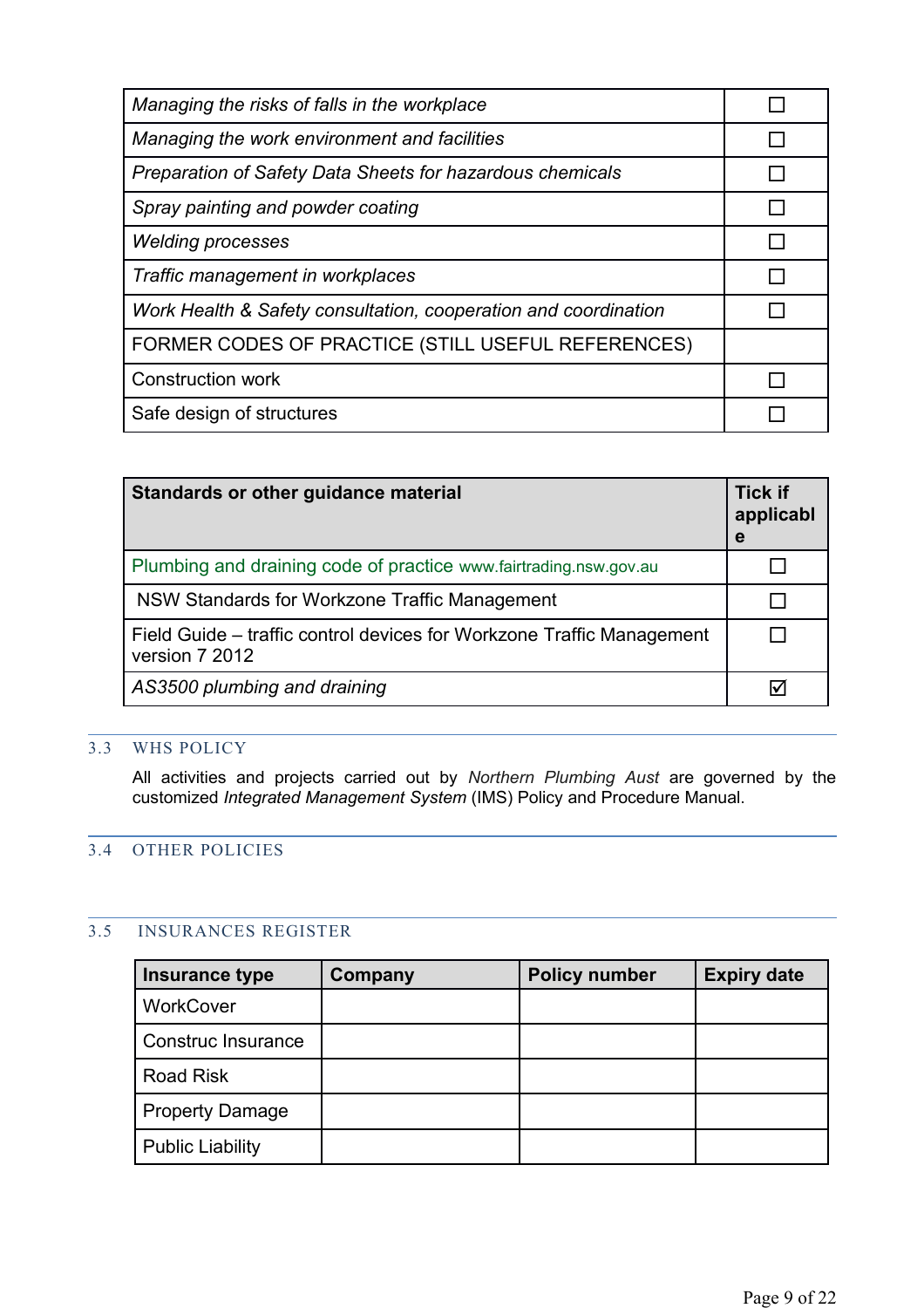### <span id="page-9-2"></span>4 RISK MANAGEMENT

#### <span id="page-9-1"></span>4.1 IDENTIFYING HAZARDS AND MANAGING RISKS

*Northern Plumbing Aust* will systematically identify hazards or potential hazards, assess risks, and determine the control measures before the project starts by using the hierarchy of control (see 4.2) in conjunction with:

developing Safe Work Method Statements (SWMS) to identify hazards or potential hazards, and to implement control measures for high risk construction work

using IMS risk assessment and job safety analysis form to control general construction work hazard risks

Hazard risks identified by a designer must be reported in accordance with Safety in Design responsibilities (Section 295 of WHS Regulation 2012)

*Northern Plumbing Aust* shall also review risks:

When control measures no longer effectively control the risks they were intended to

when changes are made for work tasks, procedures, equipment or chemicals

before purchasing hazardous chemicals intended for use at the workplace

when introducing a new work task, plant or equipment

All hazards that are identified throughout the project must be reported immediately to *Northern Plumbing Aust* who will inform workers of the risk management procedures and control measures.

#### <span id="page-9-0"></span>4.2 HIERARCHY OF CONTROL

*Northern Plumbing Aust* will control all identified hazard risks by applying the WHS Hierarchy of Controls as illustrated in the diagram below. So far as reasonably practicable, *Northern Plumbing Aust* will implement risk control measures that are highest in the order, and will implement multiple controls where necessary.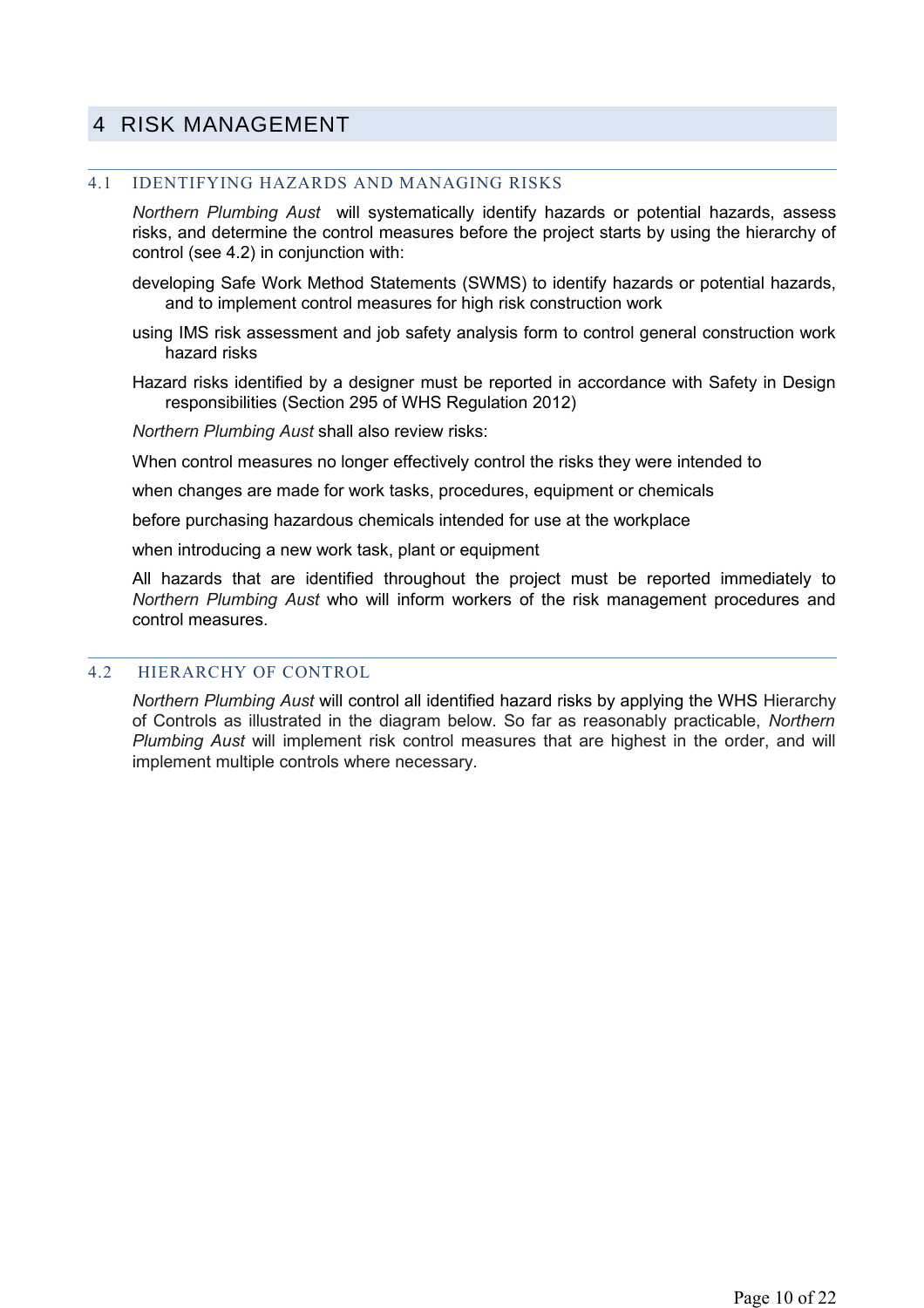## <span id="page-10-2"></span>5 HIGH RISK CONSTRUCTION WORK

#### <span id="page-10-1"></span>5.1 HIGH RISK CONSTRUCTION WORK

The following register of high risk activities have been identified for this project. Safe Work Method Statements (SWMS) have been developed for each of the high risk construction work activities. *Northern Plumbing Aust* will also develop SWMS for any additional high risk work that is introduced or identified during the project.

| Description of High risk construction work activity<br>(delete works that are not applicable to this Construction<br><b>Project</b> | <b>SWMS</b><br>developed and<br>attached |
|-------------------------------------------------------------------------------------------------------------------------------------|------------------------------------------|
| Risk of falls from greater than 2 meters                                                                                            |                                          |
| Work on a telecommunications tower                                                                                                  |                                          |
| Demolition of load-bearing structure                                                                                                |                                          |
| Likely to involve disturbing asbestos                                                                                               |                                          |
| Temporary load-bearing support structures                                                                                           |                                          |
| Work in confined spaces                                                                                                             |                                          |
| Work in or near shaft/trench with an excavated depth greater than 1.5m<br>or a in tunnel                                            |                                          |
| Work involving use of explosives                                                                                                    | $\Box$                                   |
| Work on or near pressurised gas pipes or mains                                                                                      |                                          |
| Work on or near chemical, fuel or refrigerant lines                                                                                 |                                          |
| Work on or near energised electrical installations or services                                                                      |                                          |
| Work in an area with contaminated or flammable atmosphere                                                                           |                                          |
| Work with tilt up or pre-cast concrete                                                                                              |                                          |
| Work on, in or adjacent to road, rail shipping or other major traffic<br>corridor                                                   |                                          |
| Work in an area with movement of powered mobile plant                                                                               |                                          |
| Work in or areas with artificial extremes of temperature                                                                            |                                          |
| Work in or near a drowning risk                                                                                                     |                                          |
| Diving work                                                                                                                         |                                          |

Completed SWMS shall be collected and recorded in duplicate by *Northern Plumbing Aust*. One copy shall be kept on file in the Project File in *Northern Plumbing Aust* office. The other copy shall be the "live" document, kept on site in the Supervisor's Folder for review and editing in the event of changed conditions.

 *Northern Plumbing Aust* will review the SWMS when:

- there is a need to change the method of carrying out of the high risk construction work
- a risk has been identified that is not included and managed within a SWMS.

#### 5.2 LICENSES FOR HIGH RISK WORK

<span id="page-10-0"></span>Workers are required to be licensed to undertake high risk work. Common examples include rigging, dogging, crane and forklift operation.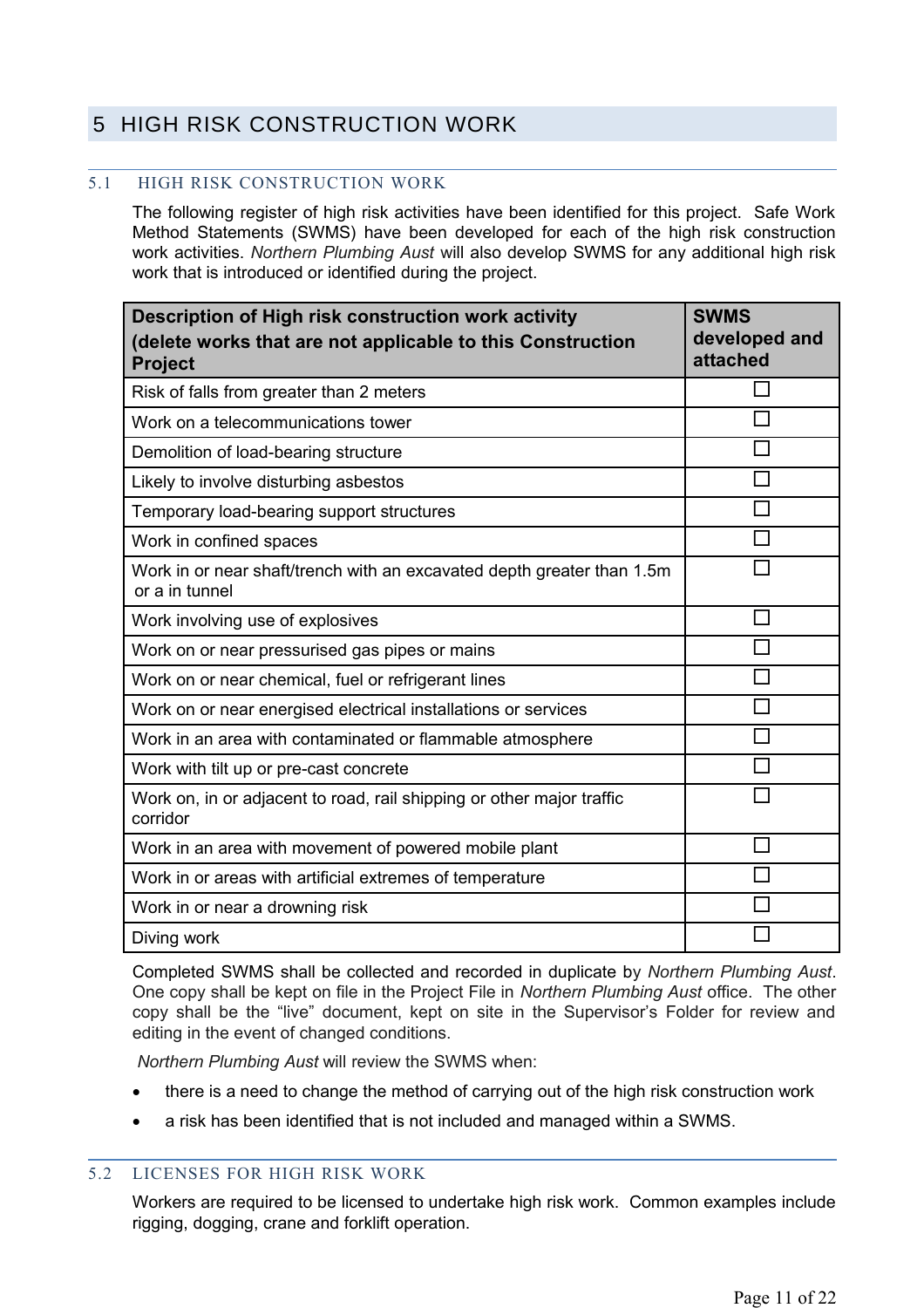*Northern Plumbing Aust* maintains a register of employee qualifications and expiry dates in *IMS Employee Training and Licenses Matrix* to ensure suitable resources are selected to complete high risk tasks.

#### 5.3 ASBESTOS

<span id="page-11-0"></span>*Northern Plumbing Aust* does not handle or remove asbestos, and shall delegate this work to a qualified sub-contractor if asbestos disposal is included in project scope. Northern Plumbing Aust may otherwise identify asbestos that was buries or hidden, and accordingly will ensure:

Only a licensed asbestos removalist is used to remove asbestos

workers understand the procedures for asbestos identification, notification and removal

personal protective equipment for asbestos work, removal or potential asbestos exposure is provided

correct signage and controls are in place before any asbestos work or removal commences

Asbestos is removed safely and disposed of correctly.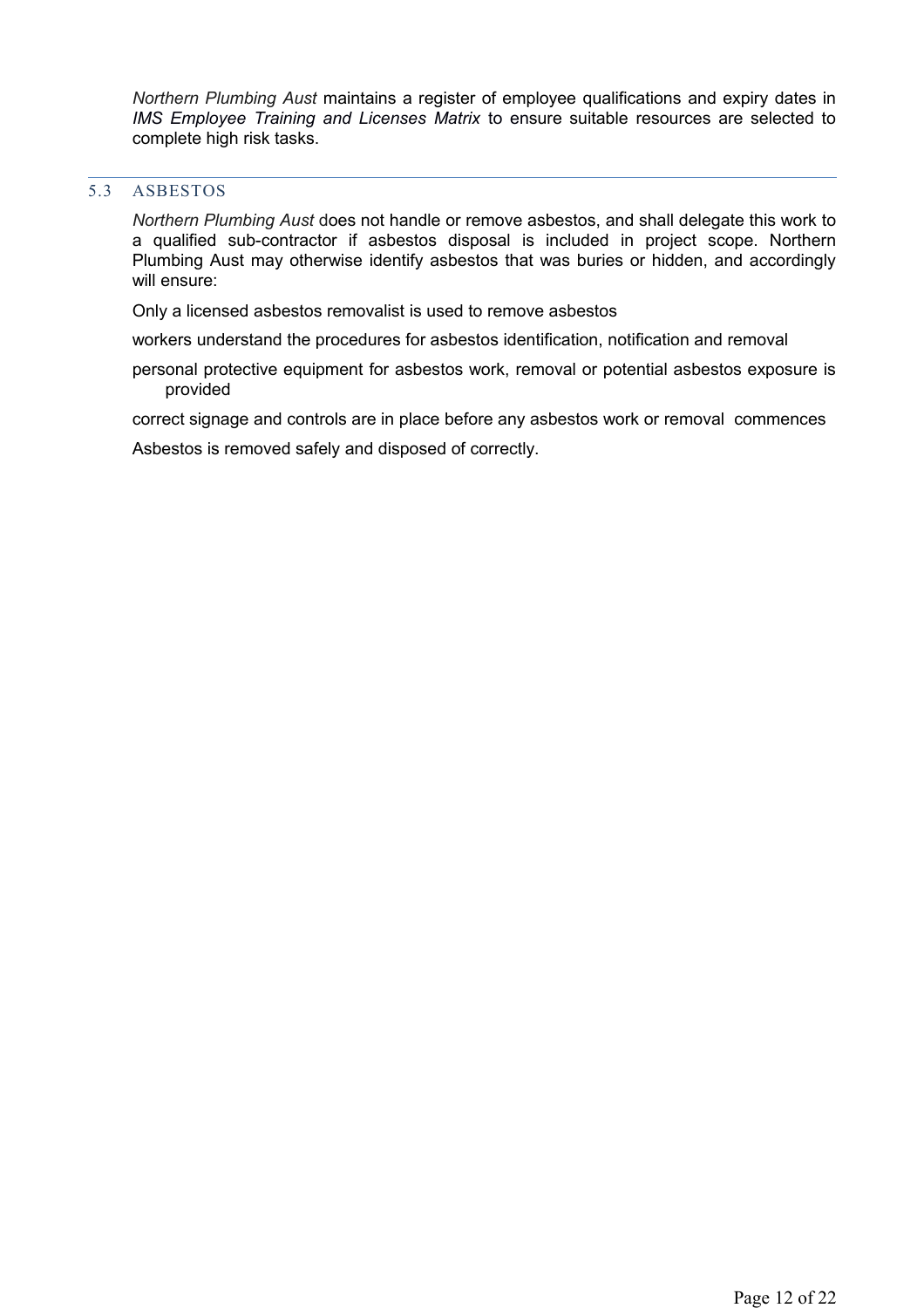## <span id="page-12-1"></span>6 EMERGENCY & INCIDENT RESPONSE

#### <span id="page-12-0"></span>6.1 EMERGENCY PREPAREDNESS

To ensure *Northern Plumbing Aust* are prepared for an emergency, *Northern Plumbing Aust*  will:

show all workers and subcontractors the emergency evacuation assembly area as part of their site based safety induction (this is included in our induction checklist)

display emergency procedures in the site office or other visible location

check and mark fire extinguishers at the beginning of the project and six-monthly after that

#### **Emergency procedure**

In the event of a fire or similar incident requiring emergency evacuation:

Stop work immediately, evacuate from the workplace and proceed to the assembly point.

notify a *Northern Plumbing Aust* person with WHS responsibilities

- Call emergency services on 000. Other emergency contact numbers are on display in the site office
- assemble in the nominated assembly points until you receive further instructions from site supervisor or emergency services personnel

#### **Emergency assembly point**

Our emergency meeting point is <INSERT EMERGENCY ASSMBLEY POINT BELOW>. (Example)



#### **Emergency contact list**

The emergency contact list is displayed in the site office and lunch room.

Also see items 2.4 and 1.3 in this Plan.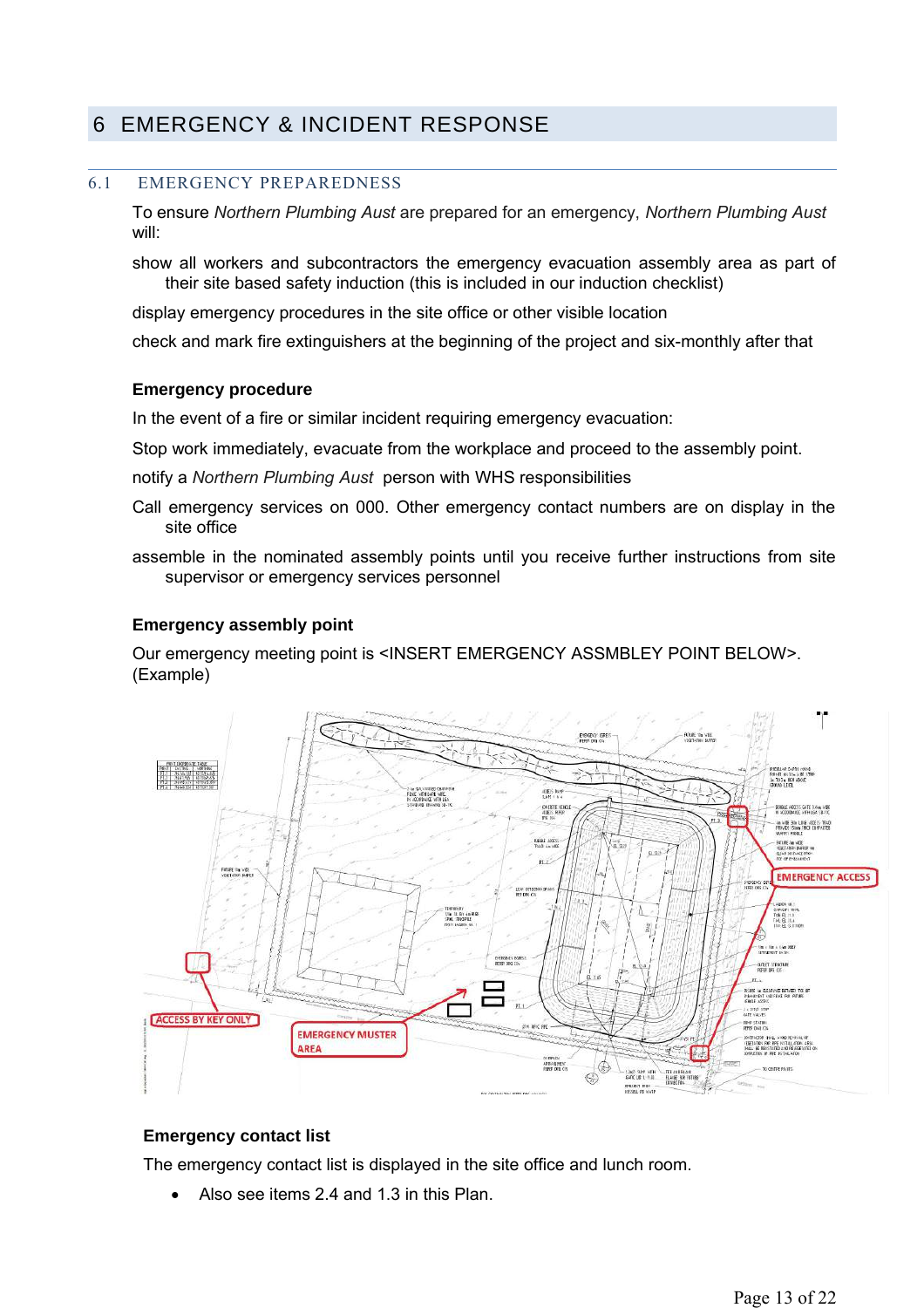#### <span id="page-13-3"></span>6.2 INCIDENT PROCEDURES

If an incident involving the health and safety of a worker(s) occurs at the workplace;

immediately notify the WHS Officer for Northern Plumbing Aust

preserve and do NOT interfere with the scene of the incident

Northern plumbing Aust will determine the nature and severity of the injury, and notify SAFEWORK NSW if required (see 6.3).

The principal contractor may record details of the incident and will ensure any remedial or corrective action is undertaken.

#### <span id="page-13-2"></span>6.3 NOTIFIABLE INCIDENTS

*Northern Plumbing Aust* will notify the following prescribed incidents to SAFEWORK NSW:

workplace death

serious injury or illness

a dangerous occurrence

As the PWMC of the Project site,Northern Plumbing Aust will be the single source of Notification to SAFEWORK NSW.

#### <span id="page-13-1"></span>6.4 FIRST AID

 *Northern Plumbing Aust* will supply adequate first aid equipment, which is available in the following locations:

- Workplace First Aid Kits in supervisor's vehicle and at site office.
- Personal First Aid Kits in all operator Plant Machinery.

First aid should be administered by trained first aid personnel (see item 1.3). In the event of a person being injured, trained first aid personnel should:

stabilise the person and administer first aid

phone an ambulance on 000 or 112 from a mobile phone (depending on the extent of the injuries)

 if emergency services are called, notify Northern Plumbing Aust site office immediately. In all other circumstances notify principle contractor as soon as practicable.

#### <span id="page-13-0"></span>6.5 WORKER INDUCTION

As part of the induction form and discussions, the Project WHS Plan shall be referenced and made available to all employees at all times in the site office.

*Northern Plumbing Aust* will work with other contractors to ensure a site specific induction is provided for all workers before starting work.

This induction must outline:

the expectations outlined in this WHSMP, including all relevant policies and procedures

the emergency evacuation assembly point

the site rules

the facilities

site hazards

high risk construction work activities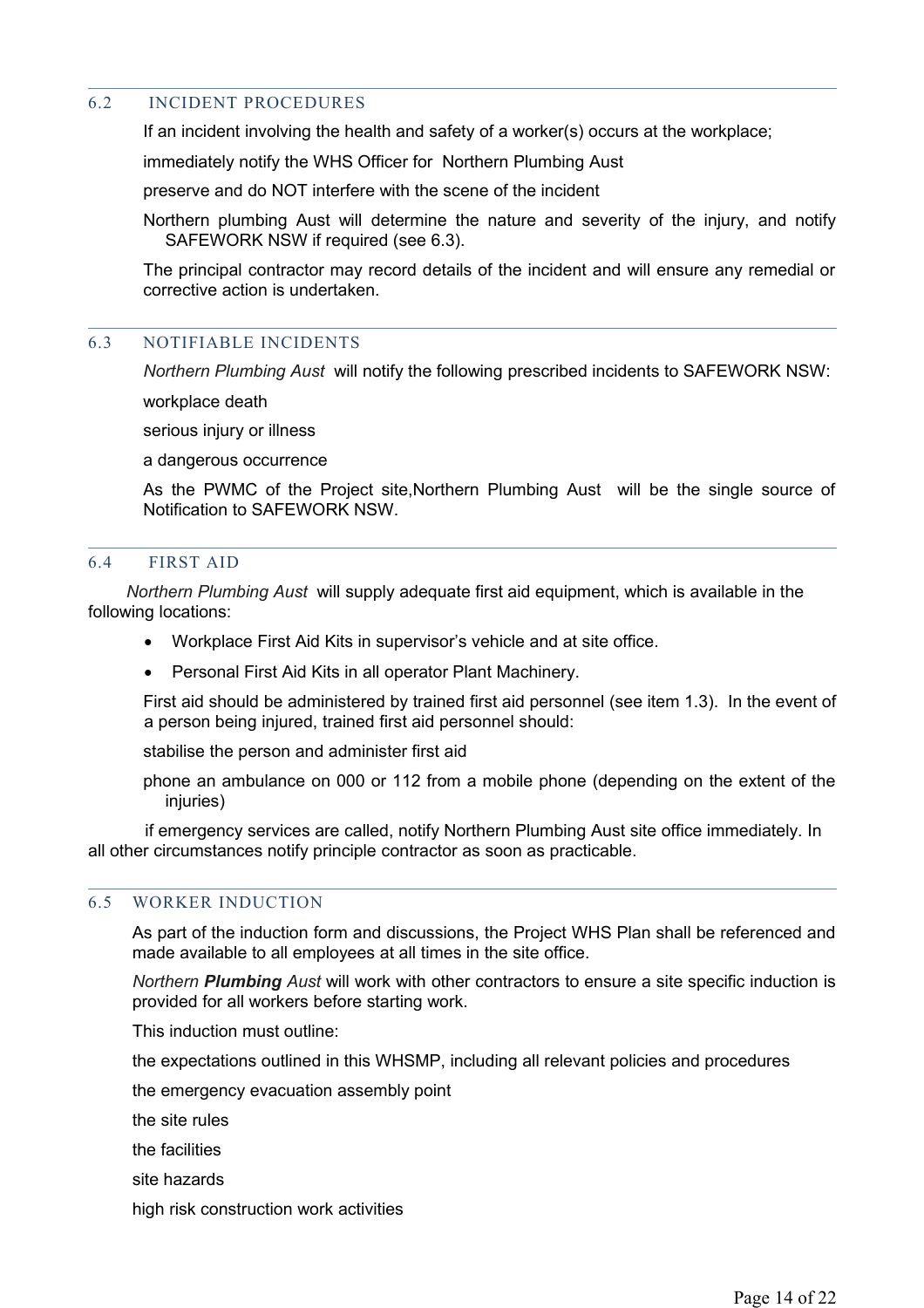verify construction industry White Card

These induction requirements shall be met by the Project Manager or Supervisor ensuring that all personnel review, discuss and sign the:

- *Northern Plumbing Aust* Site induction form
- *Northern Plumbing Aust* Job specific JSA and SWMS documents

#### <span id="page-14-0"></span>6.6 WORKER TRAINING

*Northern Plumbing Aust* will:

verify workers are trained and competent for the work to be carried out

verify workers are trained to identify with any risks associated with the work and understand the control measures in place

ensure on-site training and supervision is provided

organise external training for specific tasks where required

verify high risk Licenses for all high risk work and maintain a register of Licenses. Northern Plumbing Aust IMS *Employee Training and Licenses Matrix* shall be used to allow management to select appropriately licensed workers for high risk tasks.

consult with other contractors to ensure their workers are appropriately trained and competent.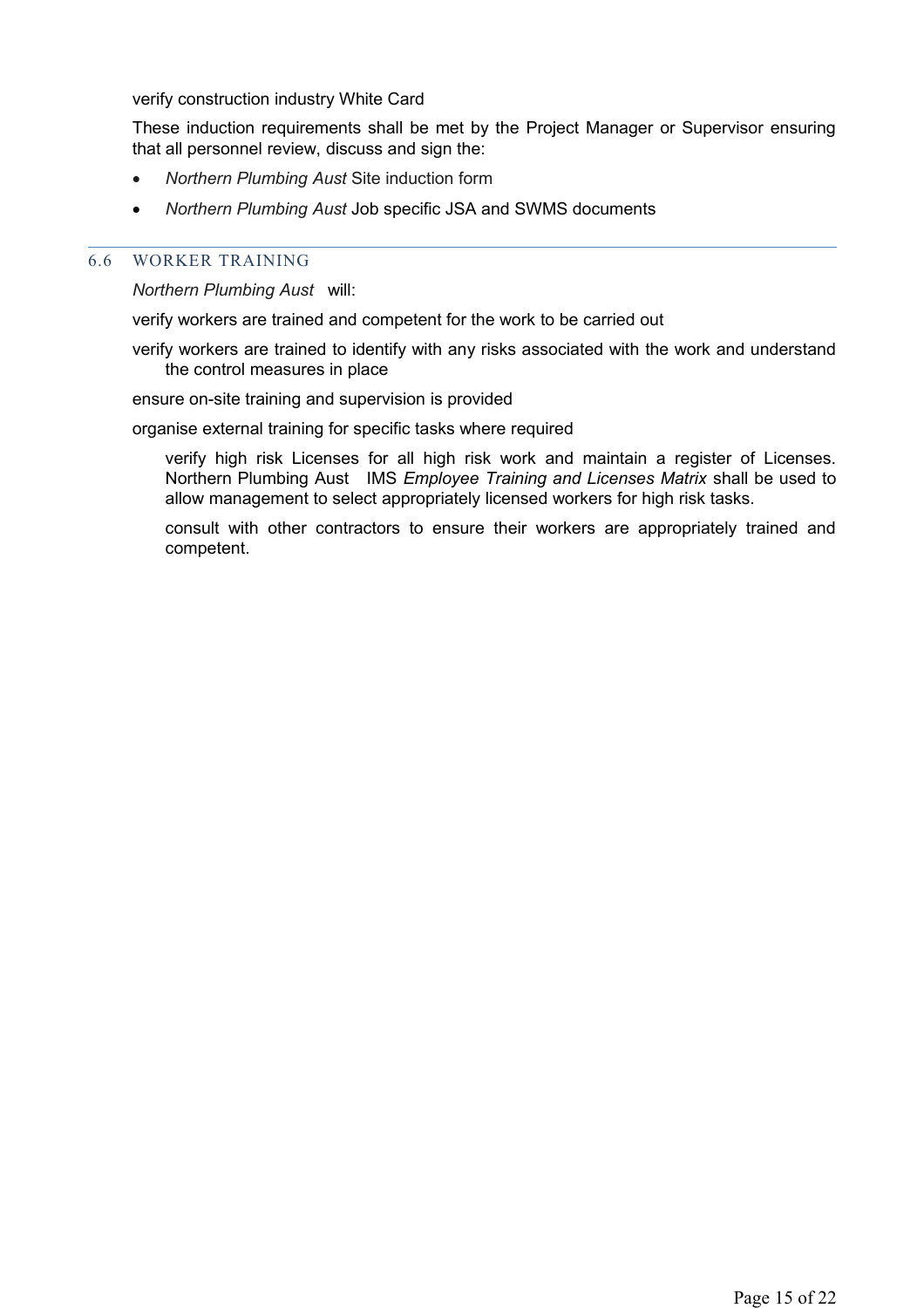## <span id="page-15-1"></span>7 CONSULTATION AND COMMUNICATION

#### <span id="page-15-0"></span>7.1 CONSULTATION

Northern Plumbing Aust will consult with all workers, contractors and site suppliers on relevant WHS issues for this project:

prior to the commencement of any work activity

at toolbox meetings where anyone can raise issues for discussion

- informally during the planning of activities or the development of Safe Work Method **Statements**
- when changes to workplace hazards, risks or control measures could affect the health and safety of workers

consult on any matters relating to a workplace incident

#### <span id="page-15-2"></span>7.2 COMMUNICATION

*Northern Plumbing Aust* will ensure our workers and other contractors are made aware of WHS requirements by providing them with this WHS Management Plan before starting work on the project. Contractors are expected to make their workers aware of all WHS requirements.

*Northern Plumbing Aust* will communicate relevant WHS information to everyone involved in this project by any of the following methods:

Site inductions

this work health safety management plan

- informal pre-start discussions
- Safe work method statements

weekly toolbox meetings

notification of incident reports and outcomes

provision of safety alerts or relevant guidance material about industry or site specific hazards/incidents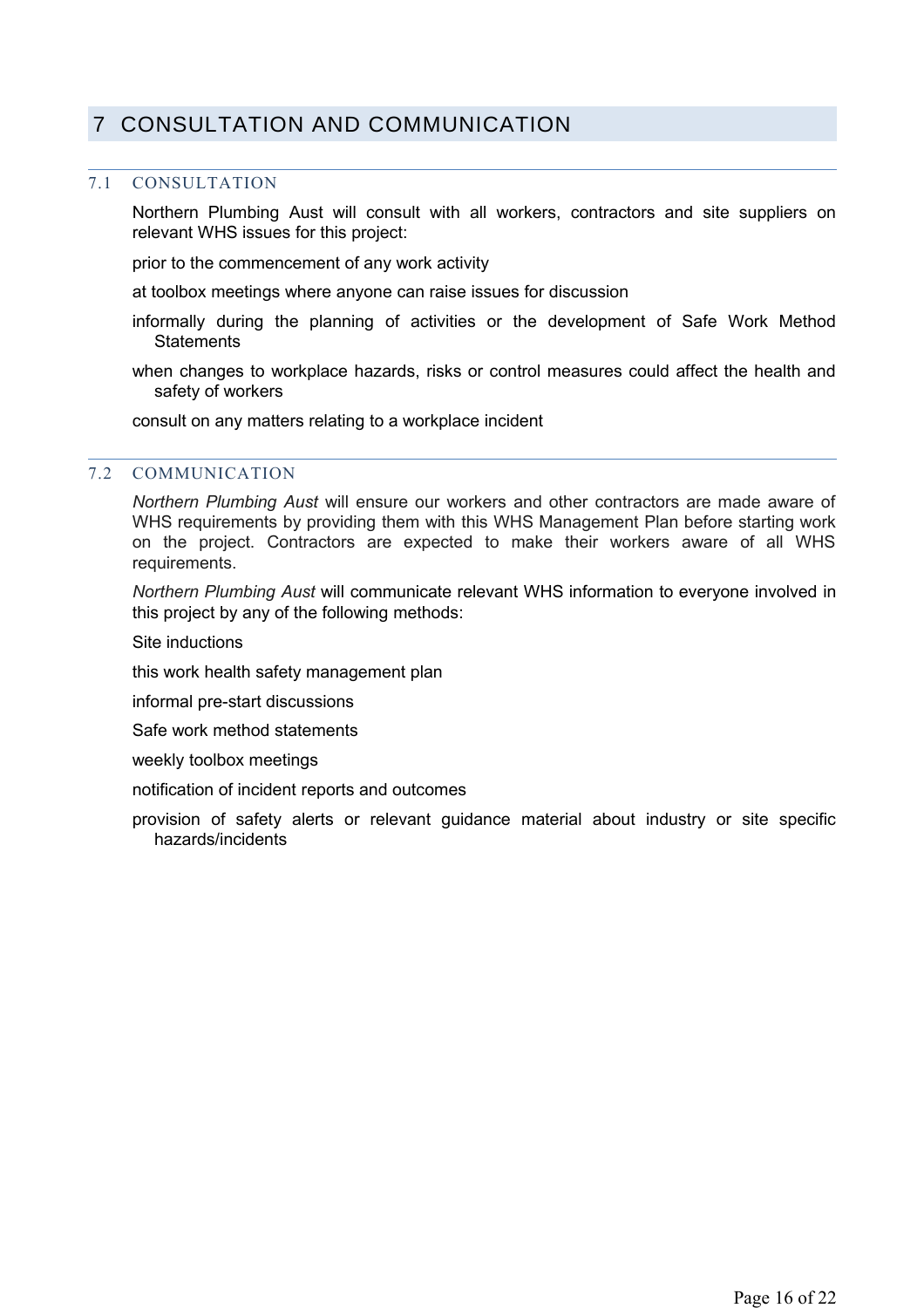## <span id="page-16-4"></span>8 SITE SAFETY PROCEDURES

#### <span id="page-16-3"></span>8.1 SITE RULES

A copy of the site rules is displayed in the site office

- Enter and exit the site in a safe manner
- Complete all required paper work (e.g. Permits & SWMS)
- Follow all Site Safety rules in regards to behavior and site PPE
- Only undertake work that you are licensed, competent and trained for.
- Complete work tasks in accordance with the WHS Regulations and the codes of practice
- Be aware of nearby works being carried out, such as; operating plant, working at height, falling objects, overhead and underground power lines and essential services, chemicals and electrical work.
- Keep yourself and co-workers safe at all times
- Follow traffic guidelines
- Sign in and out on each daily visit

*Northern Plumbing Aust* policies and procedures for workers conduct in regards to site housekeeping, conduct, inclement weather, drugs & alcohol, etc, can be found in Northern Plumbing Aust IMS Procedure Manual.

#### <span id="page-16-2"></span>8.2 FACILITIES

Drinking water will be provided on site.

Wash up and toilets will be provided

All workers are to have good hygiene standards and clean up after themselves.

A sheltered lunch room with amenities will be provided.

#### <span id="page-16-1"></span>8.3 SECURITY

shall, so far as reasonably practicable, secure the site from

unauthorized access by:

erecting barrier mesh or temporary fence to prevent unauthorised access

locking gates (if applicable) to the site outside normal hours of operation

keeping plant, powered equipment isolated during the project.

storing SCS&C equipment/tools, and materials in the site container or compound

Contractors are responsible for the security of their own plant, equipment and materials. A site security container share arrangement may be possible – subject to availability.

#### <span id="page-16-0"></span>8.4 SIGNAGE

as the principal contractor for this construction project, will install and display the following signs on the entrance to the site:

*Principle*s' identification (name), telephone contact details and after-hours contact telephone number

The location of the site office for the project.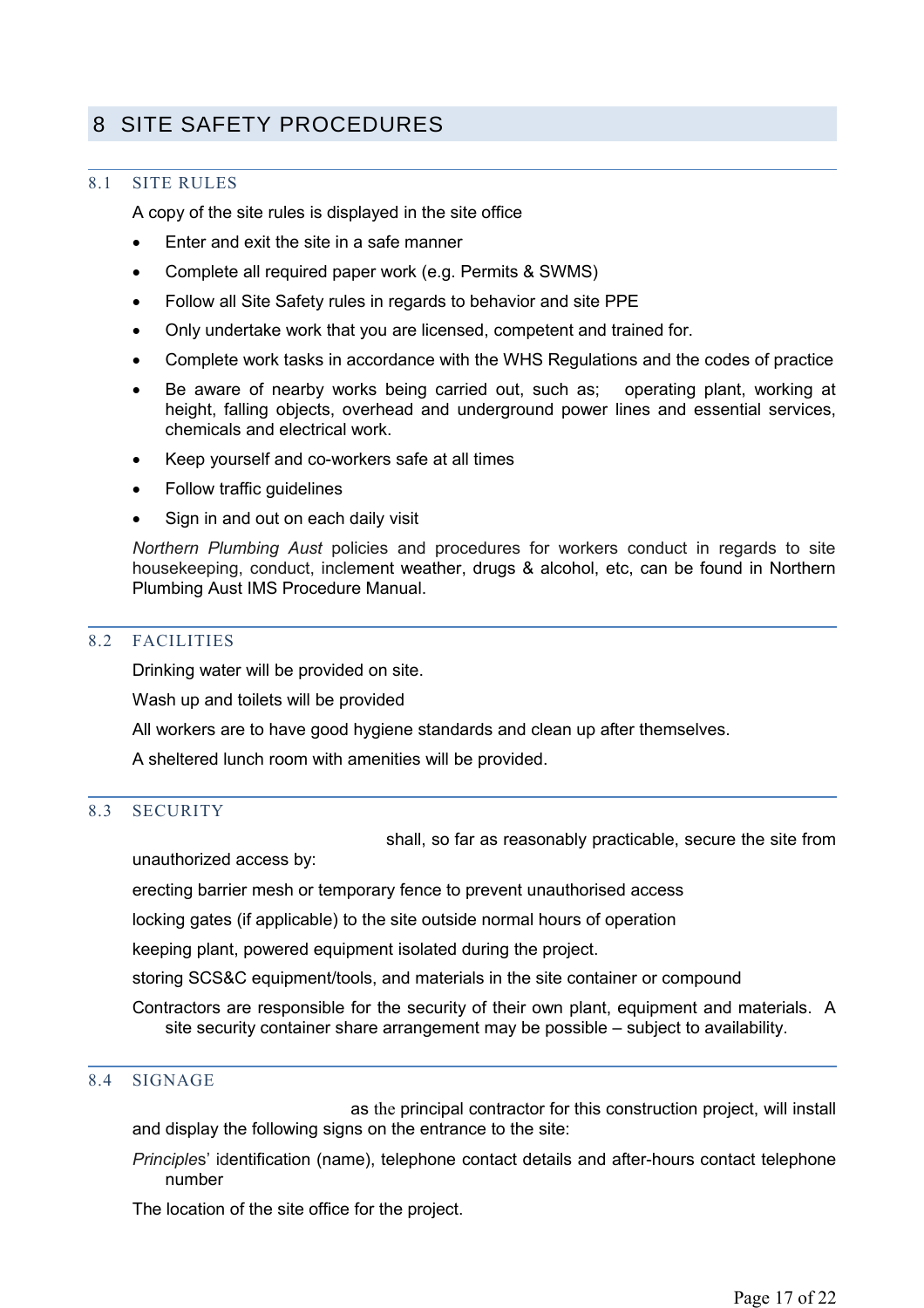All signage will be clearly visible from outside the site where the construction project is being undertaken.

#### <span id="page-17-1"></span>8.5 PERSONAL PROTECTIVE EQUIPMENT

*Northern Plumbing Aust* will provide their own employee and direct labor hire workers with appropriate protective equipment (PPE) for use at the workplace. Contractors / subcontractors are required to provide their own PPE in accordance with any specified site PPE requirements.

The person providing the PPE must ensure that the PPE is:

suitable as an effective control measure for the nature of the hazard

a suitable size and fit

maintained, repaired or replaced so that it continues to protect the worker who uses it, including by:

ensuring it is clean and hygienic

ensuring it is in good working order

ensuring it is used or worn by the worker, so far as is reasonably practicable.

The person supplying the PPE must also:

provide workers with information, training and instruction in the proper use, wear, storage and maintenance of PPE

ensure that any other person at the workplace (such as home owners, site visitors, clients or inspectors) is provided and wears the appropriate PPE.

Workers must:

follow all instructions to wear and use PPE

take reasonable care of PPE

report any damages of PPE

report if the PPE becomes ineffective for the work being carried out

#### <span id="page-17-0"></span>8.6FALLS

*Northern Plumbing Aust* will manage the risk of fall by:

ensuring that where practicable, any work involving the risk of a fall is undertaken on the ground or on a solid construction

where this is not practicable, providing fall prevention device/s such as secure fencing, edge protection, working platforms and/or covers

where this is not reasonably practicable, providing a work positioning system such as plant or a structure, such as an elevated work platform that enables a person to be positioned and safely supported,

where this is not practicable, providing a fall arrest system such as a safety harness system. Workers will be trained in emergency procedures for fall arrest systems

When undertaking work involving the risk of a fall from height, workers must:

follow all instructions

work with a buddy when using a ladder

only use approved work platforms and safety systems and equipment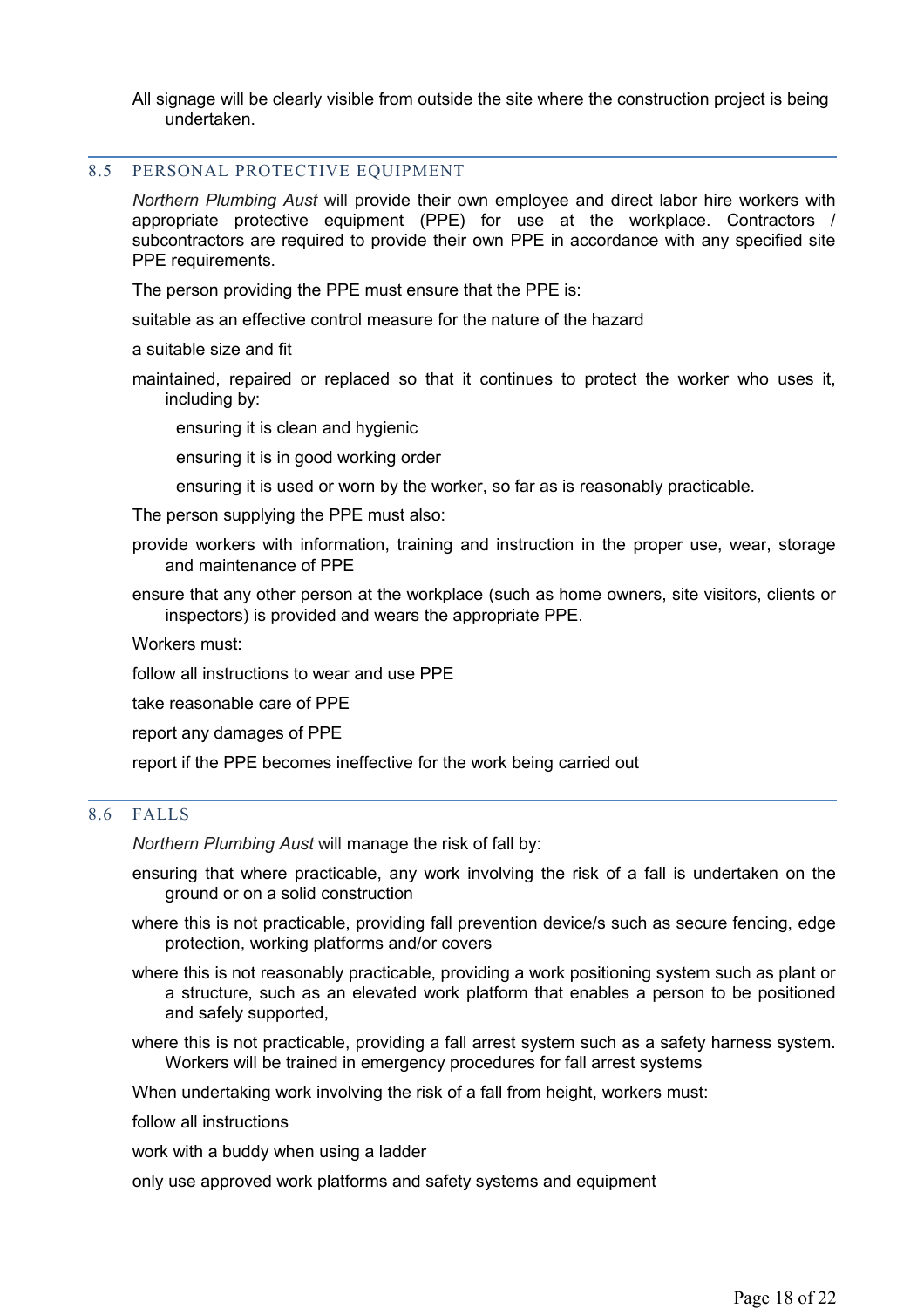#### <span id="page-18-3"></span>8.7 FALLING OBJECTS

Where there is a risk of an object faking more than 4.0 meters,Northern Plumbing Aust will implement adequate protection against the risk of falling objects through the use of control measures such as barrier screen, toe-boards, nets, and by storing and stacking materials safely.

#### <span id="page-18-2"></span>8.8 DEMOLITION WORK

may undertake demolition work for this project.

will submit a demolition work notification form to Safe Work NSW to meet our requirement to notify Safe Work NSW at least five days before the demolition work commences.

#### <span id="page-18-1"></span>8.9 EXCAVATION / TRENCHING WORK

Undertaking excavation work must not commence until Northern Plumbing Aust have verification that the following have been completed:

Telephone 'Dial before you dig', to identify known underground essential services.

Carry out onsite underground services location by a competent person, or engage specialist to complete the identification.

Consultation and communication is effectively carried out to ensure implementation of the determined control measures.

Identify, delineate, mark, as may be determined to manually expose the existing essential services and other services before any mechanical excavation is carried out near the services

Trenches that are proposed to be more than 1.5 meters deep must be secured from unauthorised access and entry.

Trenches that are proposed to be more than 1.5 meters deep must be supported to prevent collapse, Controls may include; Shoring, benching, battering. Otherwise, written advice from a geotechnical engineer must be obtained to verify the trench is safe from collapse.

Safe Work Method Statements (SWMS) are included in this WHS plan for trenches of at least 1.5 meters. Workers must be familiar with and implement the control measures in the SWMS.

#### <span id="page-18-0"></span>8.10 ELECTRICITY - OVERHEAD AND UNDERGROUND ELECTRIC LINES

*Northern Plumbing Aust* will ensure, where reasonably practical, that that no-one works within an unsafe distance of an overhead or underground electric line.

If maintaining a safe distance is not reasonably practical, Northern Plumbing Aust will:

Require that a risk assessment id conducted in relation to the proposed work.

Identify hazards and implement risk control measures consistent with the risk assessment and the requirements of the Authority (SA Power Networks)

#### FOR WORK NEAR OVERHEAD POWER LINES UP TO AND INCLUDING 132,000KV:

work is not permitted within 3 meters of overhead power lines

*Northern Plumbing Aust* (or contractor in charge of the work) must have written authority from the electrical supply authority to work within the "no go" (exclusion) zone

FOR WORK NEAR OVERHEAD POWER LINES OF GREATER THAN 133KV: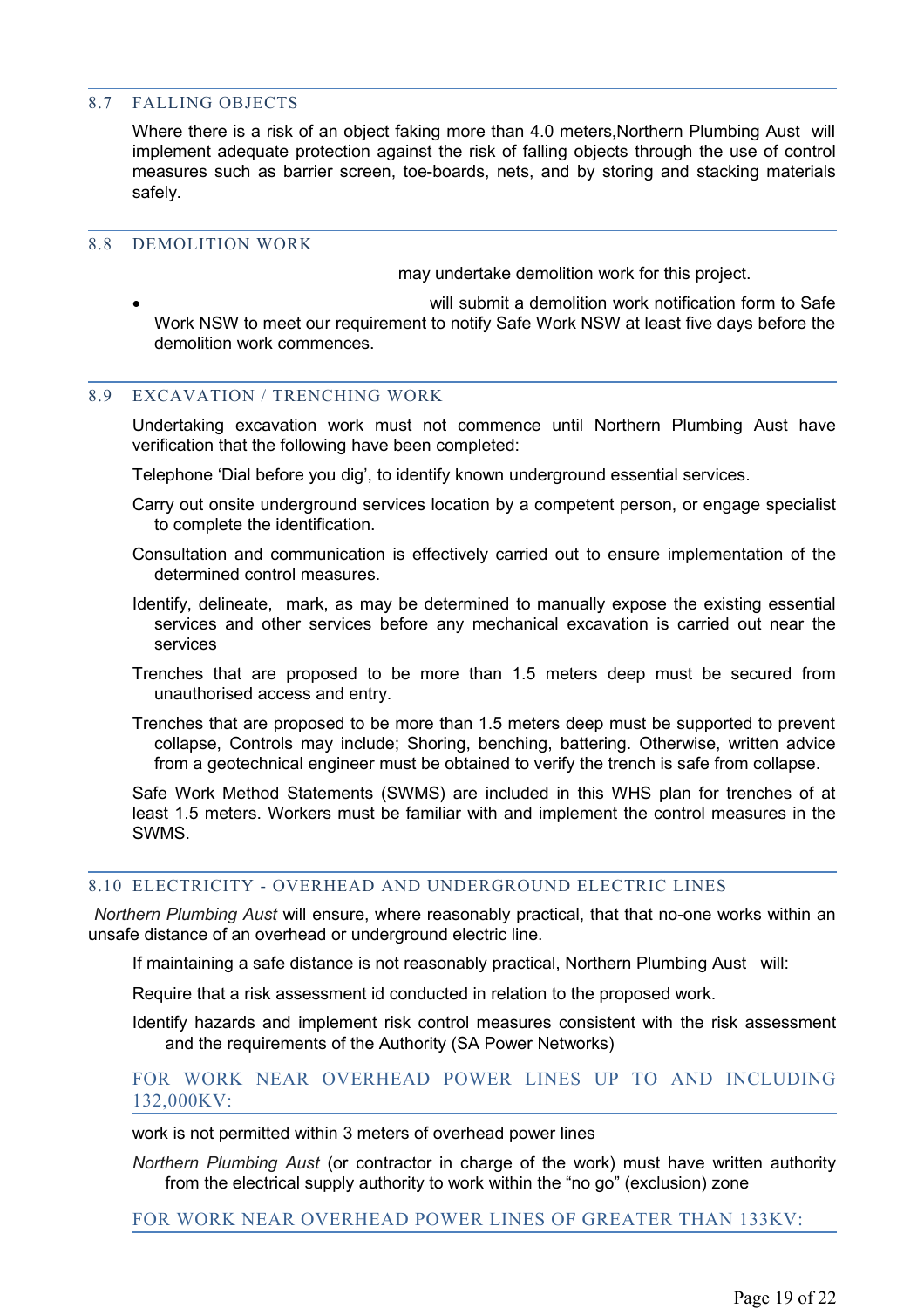work is not permitted within 8 meters of overhead power lines

*Northern Plumbing Aust* (or contractor in charge of the work) must have written authority from the electrical supply authority to work within the "no go" (exclusion) zone

#### FOR EXCAVATION WORK NEAR UNDERGROUND ESSENTIAL SERVICES:

take all reasonable steps to obtain current underground essential services information before directing or allowing the excavation work to start

provide this information to any person engaged to carry out the excavation work

#### 8.11 ELECTRICAL WORK - ELECTRICAL EQUIPMENT AND INSTALLATIONS

<span id="page-19-1"></span>All electrical power supplied to the site must be transmitted through an electrical circuit isolation control. All electrical equipment and work must comply with the requirements of AS/NZ 3012:2010 (electrical installations—construction and demolition sites).

Switchboards and distribution boards used on site must:

- be of robust construction and materials capable of withstanding damage from the Weather and other environmental and site influences (IP23 minimum rating)
- be securely attached to a post, pole, wall or other structure unless it is of a stable freestanding design able to withstand external forces likely to be present
- incorporate suitable support and protection for flexible cords and cables and prevent mechanical strain to the cable connections inside the board
- protect all live parts at all times

be individually identified by numbers, letters or a combination of both (where multiple boards are present).

Workers must maintain, routinely inspect, and report any damaged electrical equipment. It will be removed from service and either repaired or replaced and subsequently inspected and tested as required.

#### 8.12 PORTABLE ELECTRICAL TOOLS

<span id="page-19-0"></span>*Northern Plumbing Aust* will manage hazards of hand operated and power tool use by:

regularly checking all tools to ensure they are in a safe working order

recording all electrical tools in a testing and tagging register

testing and tagging electrical tools every 3 months

reporting hazards identified with power tools to workers through a toolbox meeting.

Before using electrical tools, workers must ensure:

- Electrical power cords used on construction sites must be rated heavy duty and be connected to an RCD device.
- inspection to identify any damage or hazard

electrical connections are secure

electricity supply is through an RCD

safeguarding features are operative and in position

the machine is switched off before activating the electricity supply

appropriate PPE is used as required by manufacturer's guidelines or as guided by Northern Plumbing Aust

Workers must report any issues with power tools to Northern Plumbing Aust . Unsafe tools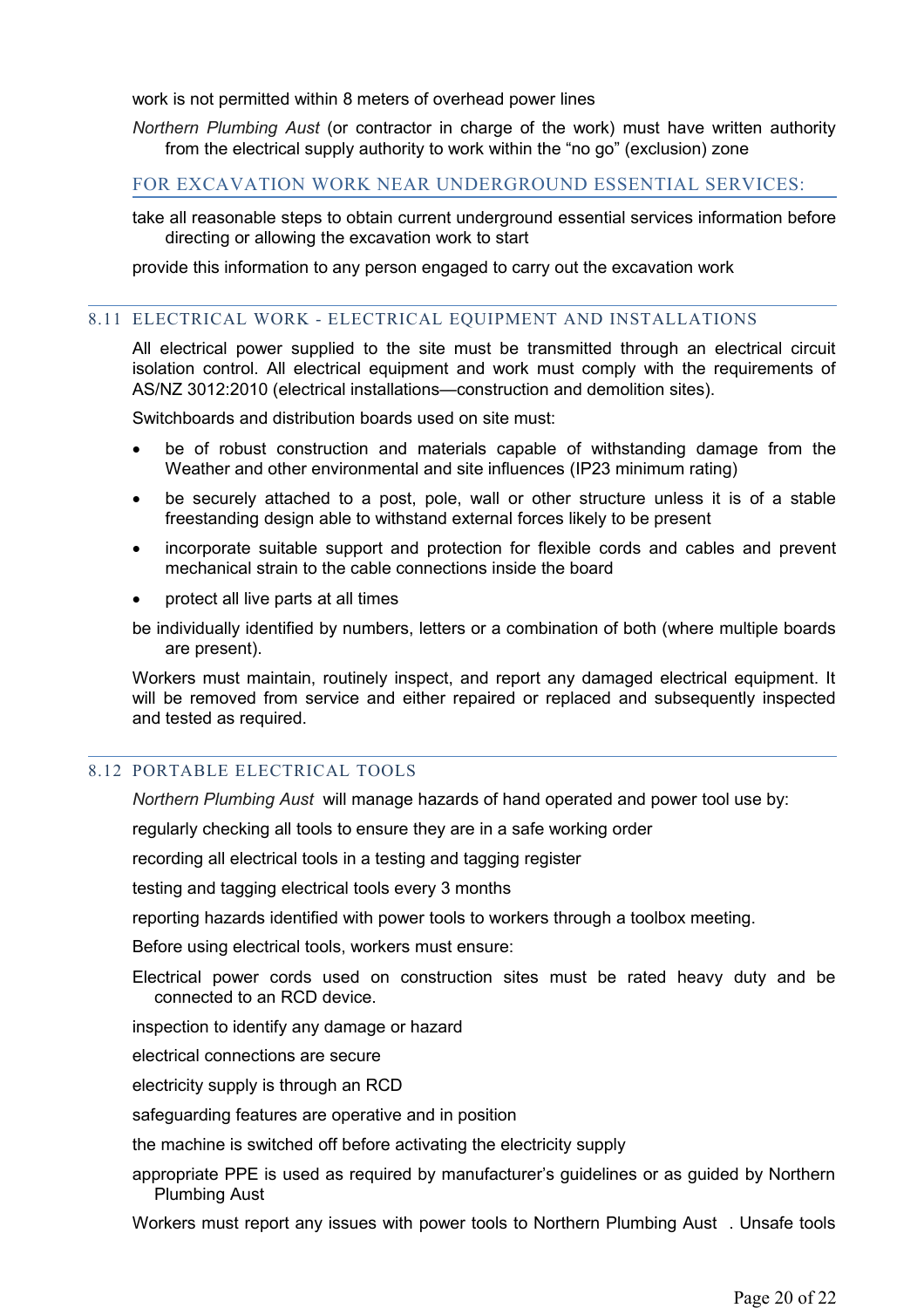#### 8.13 PLANT

<span id="page-20-1"></span>*Northern Plumbing Aust* will ensure that:

all plant is regularly maintained, inspected and tested by a relevant competent person

only use plant for the purpose for which it was designed

use all safe guarding features and warning devices on plant

follow all information, training and instruction provided

guarding must be permanently fixed and is not permitted to be removed

No person other than the operator may ride on the plant unless licensed to do so.

#### 8.14 SCAFFOLDS

<span id="page-20-0"></span>*Northern Plumbing Aust* will ensure:

that the scaffold is erected by a competent person (having regard for high risk work license)

- for risk of a fall of more than 4 meters, a written confirmation is required to be provided by a competent person who has inspected the scaffold, informing that construction of the scaffold has been completed.
- unauthorised access to the scaffold is prevented while the scaffold is incomplete or unattended
- that scaffolding and its supporting structure is inspected by a competent person at least every 30 days.

safeguarding features are operative and in position

the machine is switched off before activating the electricity supply

appropriate PPE is used as required by manufacturer's guidelines or as guided by Northern Plumbing Aust

Workers must report any issues with power tools to Northern Plumbing Aust . Unsafe tools will be tagged and removed from service